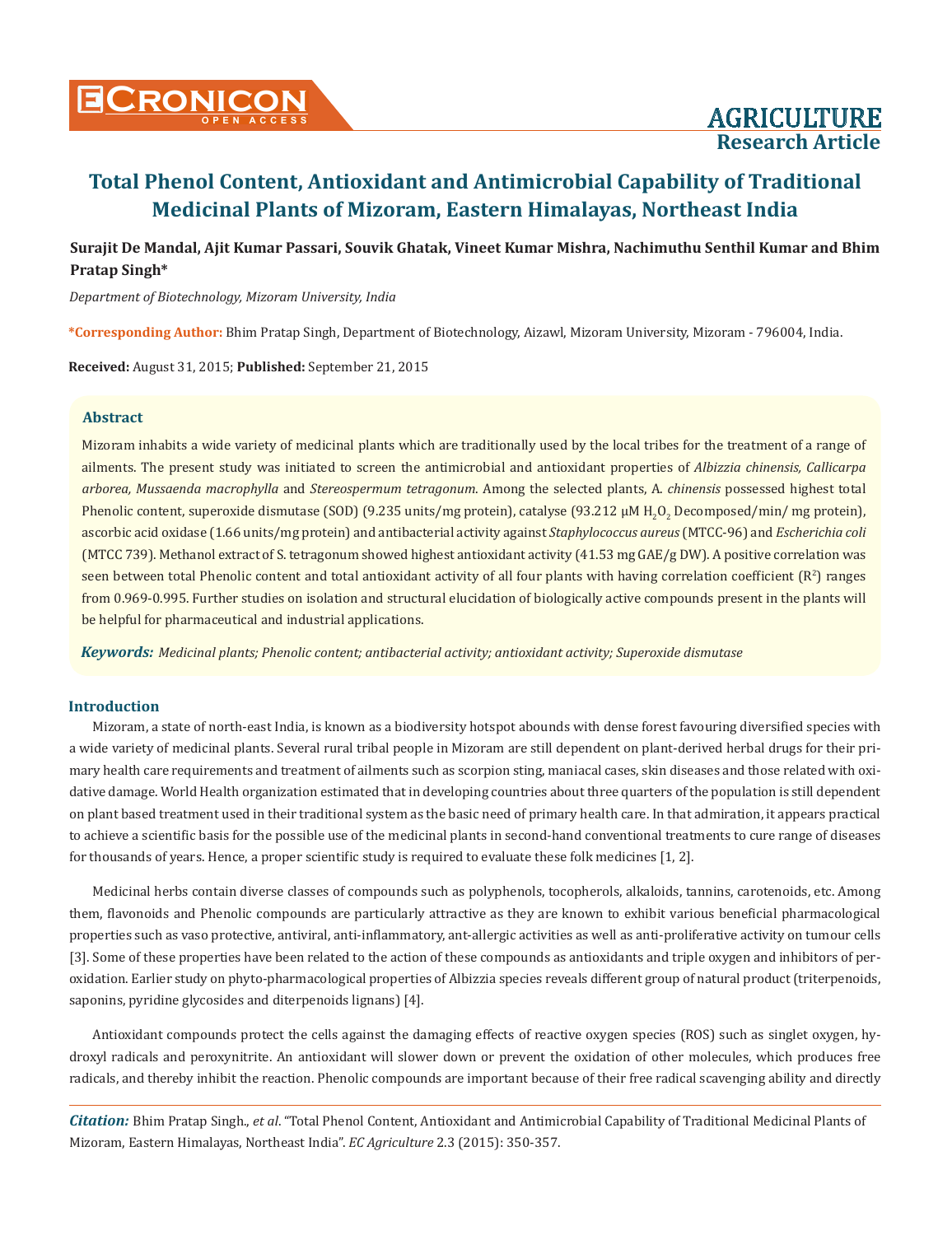351

contribute to the antioxidant properties. Hence it is suggested that polyphenolic compounds have inhibitory effects on mutagenesis and carcinogenesis in human beings [5-7].

The present study has been carried out to find out the in vitro antioxidant and antimicrobial activity of 4 ethno-medicinally important plants viz. *A. chinensis, S. tetragonum, M. macrophylla* and *C. arborea* of Mizoram, North East India.

# **Materials and Methods**

### **Materials**

Fresh and disease free leaves were collected from the selected medicinal plants: *Albizzia chinensis, Stereospermum tetragonum, Mussaenda macrophylla, Callicarpa arborea* from different parts of Mizoram based on their ethano-botanical knowledge, availability and medicinal properties (Table 1). The plant materials were bought to the laboratory in sterile polythene bag and stored in refrigerator until processed. Voucher specimens were identified in the institutional herbarium. All chemicals and reagents used for biochemical assays were of analytical grade and were obtained from Himedia, India and Sigma-Aldrich, USA.

### **Preparation of Plant Extracts**

Fresh leaf samples were washed thoroughly for 2-3 times with Millipore water and cut into thin slices of 2-3cms using sterile blade and dried in hot air oven at 37°C for 72-96h. The dried plant materials were ground into powder and stored in air-tight bottles. 10 g of each plant material was extracted using distilled water (100 ml), 60% methanol (100 ml) and 60% ethanol (100 ml) for 30 min at 40°C. Extracts were filtered by using Whatman No.1 filter paper and the filtrate was collected. Aqueous extracts were freeze-dried and solvent (ethanol and methanol) extracts were concentrated to dryness in a Soxhlet apparatus at 60°C for 30 min. For the enzymatic antioxidant activity, 1 g of each fresh leaf tissue was weighed, ground in mortar and pestle with 10 ml buffer solution (0.05M Tris Hcl, pH 7 containing 3 mM MgCl<sub>2</sub> and ImM EDTA). The extracts were centrifuged for 10 min at 5000 rpm and stored at 4°C until analysis [8, 9].

### **Determination of Total Phenolic Content**

Total Phenolic content was determined using the Folin–Ciocalteu reagent following the method. 100 µl of the extracted solution (0.03 mg/ml) was mixed with 900 µl of Millipore water. 500 µl Folin-Ciocalteu reagents was added and incubated for 10 min. followed by addition of 3 ml of 2% Na<sub>2</sub>CO<sub>3</sub> solution. The mixture was made up to 10 ml by the addition of Millipore water and incubated for 2h in room temperature. The absorbance was measured at 760 nm using a spectrophotometer [10].

#### **Ferric Reducing Antioxidant Power (Frap) Assay**

Ferric reducing activity of plant extracts was performed according to Oyaizu, [11]. One millilitre of the extract solution was mixed with 2.5 ml of potassium buffer (0.2 M, pH 6.6) and 2.5 ml of potassium ferricyanide (1%). The mixture was incubated at 50°C for 20 min and the reaction was stopped by adding 2.5 ml trichloro acetic acid. To the solution, 2.5 ml of distilled water and 0.5 ml of FeCl<sub>3</sub> (0.1%) were added and allowed to stand for 30 min before measuring the absorbance at 593 nm. The absorbance obtained was converted to Gallic acid equivalent in mg per gm of dry weight (GAE/g) using Gallic acid standard curve.

#### **Estimation of Enzymatic Antioxidants**

#### **Superoxide Dismutase Assay**

 0.5 ml of leaf extract was taken in test tube and mixed with 1 ml of sodium carbonate (125 mm), 0.4 ml of nitro blue tetrazolium (NBT 25 µM) and 0.2 ml of EDTA (0.1 mm). The reaction was started after the addition of 0.4 ml of Hydroxylamine hydrochloride (1 mm) in the mixture. The absorbance was measured at 560 nm at every 5 minute interval. Units of SOD were expressed as amount of enzyme required for inhibiting the reduction of NBT by 50% and the activity was expressed in terms of units per mg of protein [12].

#### **Catalase Assay**

One ml of plant extract was added to 5 ml of phosphate buffer (300 μM, pH 6.8) containing hydrogen peroxide (100 μM) and incubated at 25°C for 1 minute. The reaction was terminated by the addition of 10 ml of sulphuric acid (2%), and the residual H<sub>2</sub>O<sub>2</sub> was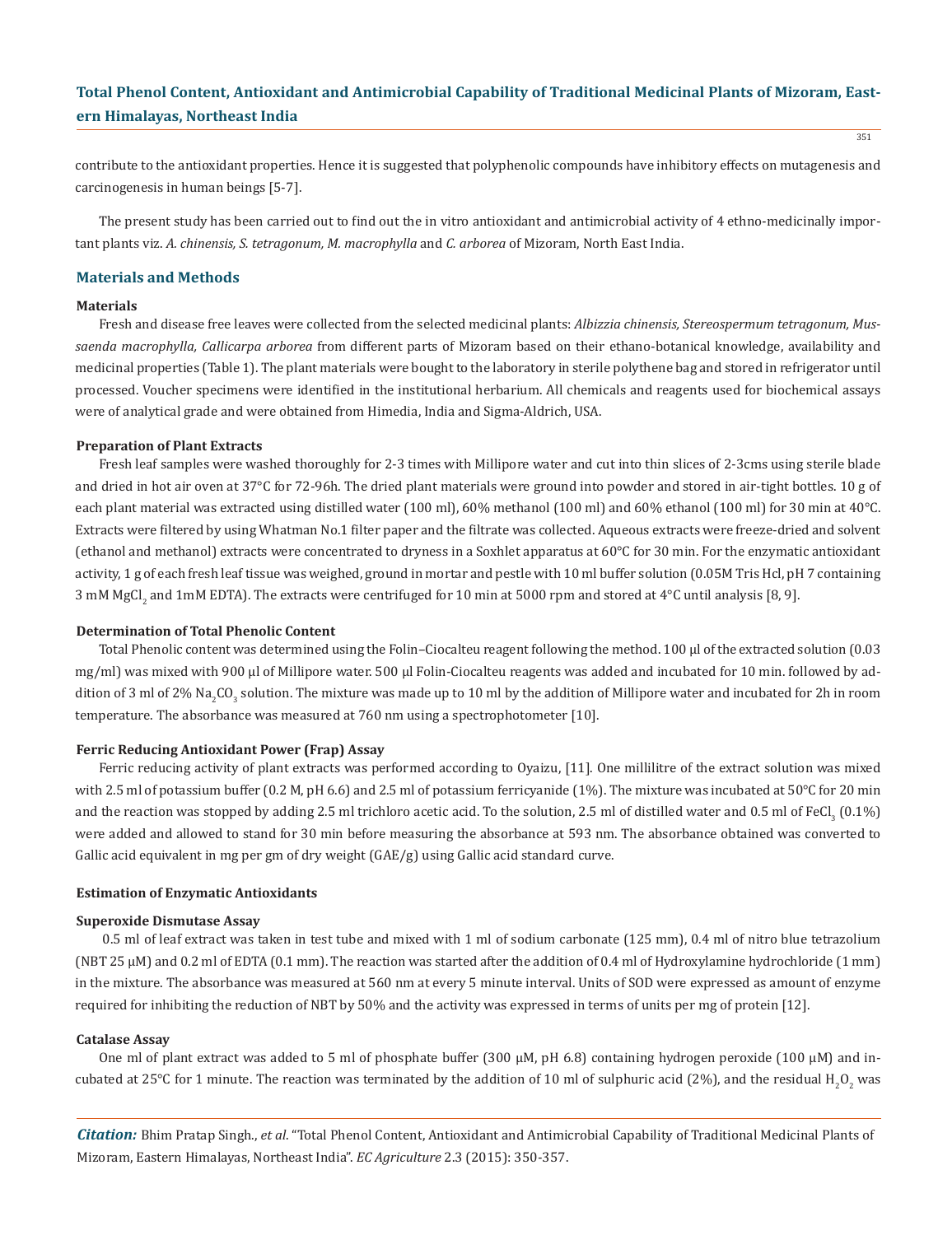352

titrated with potassium permanganate until pink colour appeared. Enzymatic activity was calculated by the decomposition of  $\rm H_2O_2$  per minute per mg protein [13].

### **Ascorbic acid oxidase Assay**

0.1 ml of leaf extract was added to 3 ml of substrate solution (8.8 mg of ascorbic acid in 300 ml phosphate buffer, pH 5.6) and the change in absorbance at 265 nm was measured at 30 sec intervals for 5 min. One enzyme unit was expressed as to 0.01 OD change per minute per mg protein [14].

### **Antimicrobial Screening Test**

#### **Strains and Media**

Antimicrobial screening of the plant extracts was carried out using *Staphylococcus aureus* (MTCC-96), *Escherichia coli* (MTCC 739) and plant pathogenic fungus, *Fusarium oxysoporum* f. sp. *ciceri* (MTCC-2791) and *Fusarium graminarum* (MTCC 1893). Bacterial strains were maintained at 37°C in nutrient agar and fungal isolates at 25 + 2°C in potato dextrose agar.

### **Antimicrobial Assay of Standard Antibiotics**

The test microorganisms were spread on solidified Nutrient agar and potato dextrose agar for bacteria and fungi, respectively. The agar surface was dried and antibiotic discs of Gentamysin, Chloramphenical, Nitrofurantcin, Ofloxacin, Furazolidine and Miconazole (Hi-Media) were placed on the top of agar surface. The plates were incubated at 37°C for 24h for antibacterial and 25 + 2°C for 48h for antifungal assay. After incubation, antibiotic sensitivity was measured by calculating the inhibition zone (in mm) around each antibiotic disc.

### **Antimicrobial Assay of Plant Extract**

Antibacterial activity of plant extracts was determined by disc diffusion method [15]. 100 µl from each standard bacterial stock suspension was spread on the surface of the solidified agar using sterile spreader. Sterile Whatman filter discs (6 mm dia.) was made and socked with different plant extracts and placed on the inoculated plate. Each plate also contained one filter disc, as control, soaked in the respective solvent. Plates were then incubated at 37°C for 24h and the inhibition zones (in mm.) measured. The cup-plate agar diffusion method was adopted with some minor modifications to assess the antifungal activity of prepared extracts. From each of the fungal stock suspension, 100 µl was thoroughly mixed with 20 ml of sterile molten potato dextrose agar (45°C - 50°C), poured into sterile Petri-dishes and allowed to solidify. Five cup-shape wells (10 mm dia.) were made and filled with four plant extracts using sterile p5 pettes. In each petridish, one well was filled with the respective solvent as a control. Plates were incubated at  $25 + 2^{\circ}C$  for 72h and the inhibition zone (in mm dia.) was measured.

### **Statistical Analysis**

All the assays were carried out in triplicate. The results were expressed as mean ± standard deviation. The experiments were repeated at least twice. The percentage data represented in the tables were arcsine transformed before being analyzed for significance using ANOVA (analysis of variance, P < 0.05). Further, the differences in means were contrasted using Duncan's new multiple range test following ANOVA. All statistical analysis was carried out using SPSS statistical software package version 16.0.

### **Results and discussion**

### **Total Phenolic Content**

Plants with high phenol content are important for food industry as it can inhibit oxidative degradation of lipid and improve the quality and nutritional value of food. Phenolic compounds can stabilize and delocalize the unpaired electron, chelate metal ions, protecting against different microbial infection and thereby acts a good source of antioxidant. Thus, it is needed to estimate total Phenolic content in plant species. In the present study, the total Phenolic content of *A. chinensis, S. tetragonum, M. macrophylla* and *C. arborea* ranged from 42.714 - 13.282 mg GAE /g dry weight basis. The highest concentration of phenol was found in ethanolic extract of *A. chinensis* (42.714 mg GAE /g DW) followed by ethanolic extract of *S. tetragonum* (40.28 mg GAE /g DW). The results were in agreement with the previous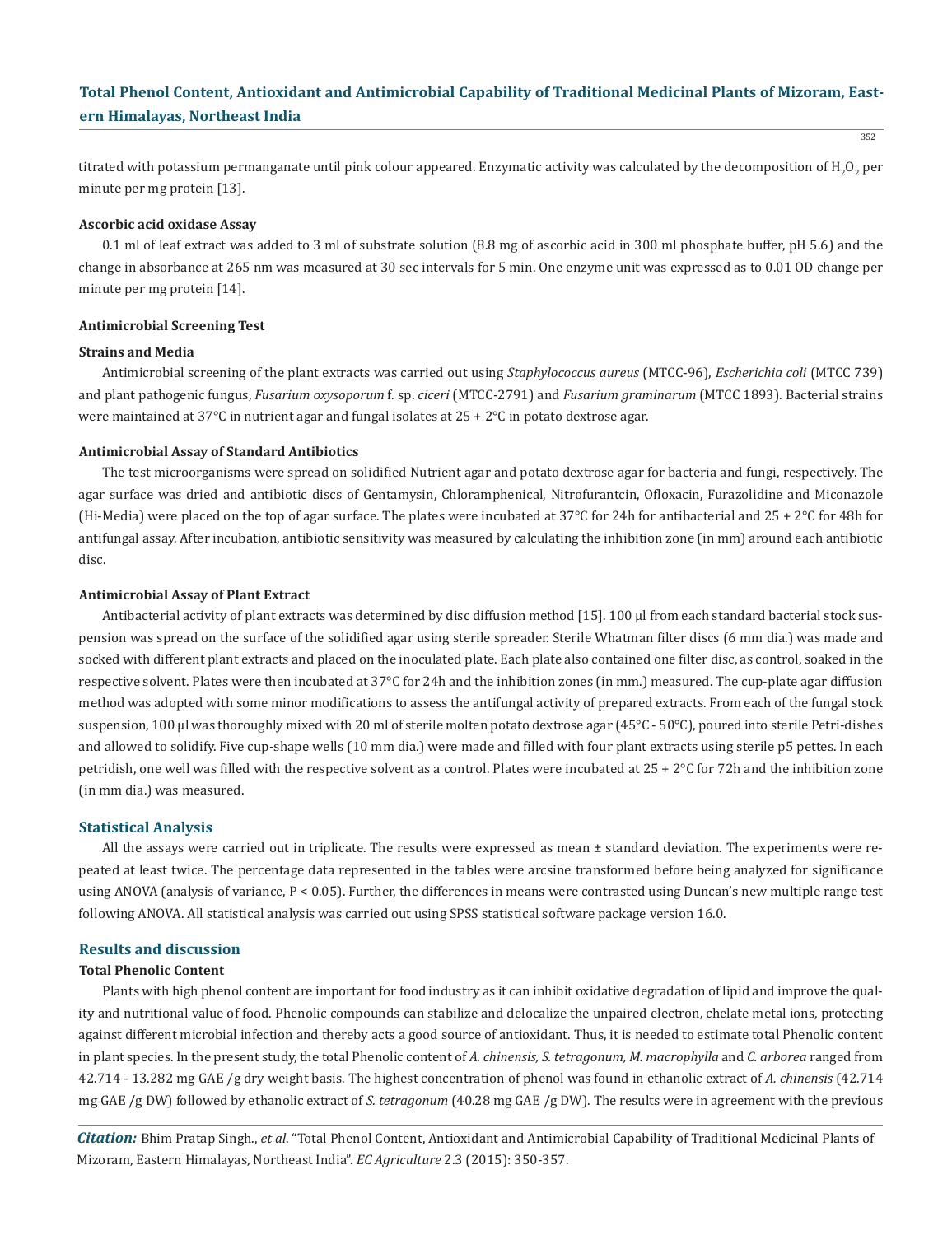353

studies on the genus *Albizia*. The concentration of the Phenolic compounds is controlled by different factors like environmental, development stage, type of solvent used, and the degree of polymerization of phenolic as well as by the formation of insoluble compounds. Most medicinal plants possess higher antioxidant activities because of relatively more abundance of phenolic compounds in these plants. Phenolic compounds have directly linked with antioxidant activities of medicinal plants as these compounds are regarded as the main contributor to antioxidant activities [16-20].

Some studies also claim that the Phenolic compounds have a role to play in antimicrobial activities of plant extracts. Previous study showed a positive linear relationship existing between antioxidant activity and total Phenolic content in some spices and herbs [21]. Shan., *et al*. [22] had mentioned the positive correlation occurring between antioxidant capacity and the antibacterial activity of some plant extracts. Thus, it can be stated that total phenol content of plant extract is having contribution in both antioxidant and antimicrobial activities of plant which found true in our studies also.

#### **Ferric Reducing Antioxidant Power (Frap) Assay**

At low pH, the reduction of a ferric complex to the ferrous form can be measured by monitoring the absorbance at 593 nm. Absorbance change is directly related to the combined or total reducing power of the electron donating antioxidants present in the reaction mixture. *In vitro* antioxidant activity of the plant extract is shown in Table 2.

Methanolic extract of *S. tetragonum* has highest reducing activity of 41.53 mg equivalent to Gallic acid (GAE)/g. These finding prove that tested plant extracts might act as an electron donor and can react with free radicals to stop the radical chain reaction. Khatoon., *et al*. [17] studied the antioxidant activity of *Albizia procera* leaves through DPPH, reducing power and total antioxidant capacity. Their leaf extract exhibited an  $IC_{50}$  value of about 90% among that of DPPH radicals.

This high up free radical scavenging may be correlated to the high Phenolic content or due to synergistic activity of various chemical entities present in the organic extracts. A positive correlation was observed between total Phenolic content and total antioxidant activity of all the plants having correlation coefficient ( $R^2$ ) values ranges from 0.969-0.995 (Figure 1). The highest correlation was found in *C. arborea* with R<sup>2</sup> value of 0.995 followed by A. chinensis, S. tetragonum and M. macrophylla with R<sup>2</sup> values 0.982, 0.973 and 0.969 respectively. The findings are in agreement with the earlier report showed a positive correlation among the total phenolic content and antioxidant properties of *Mussaenda macrophylla* [23].



*Figure 1: Correlation between total Phenolic content and total antioxidant capacity of all plants extractives.*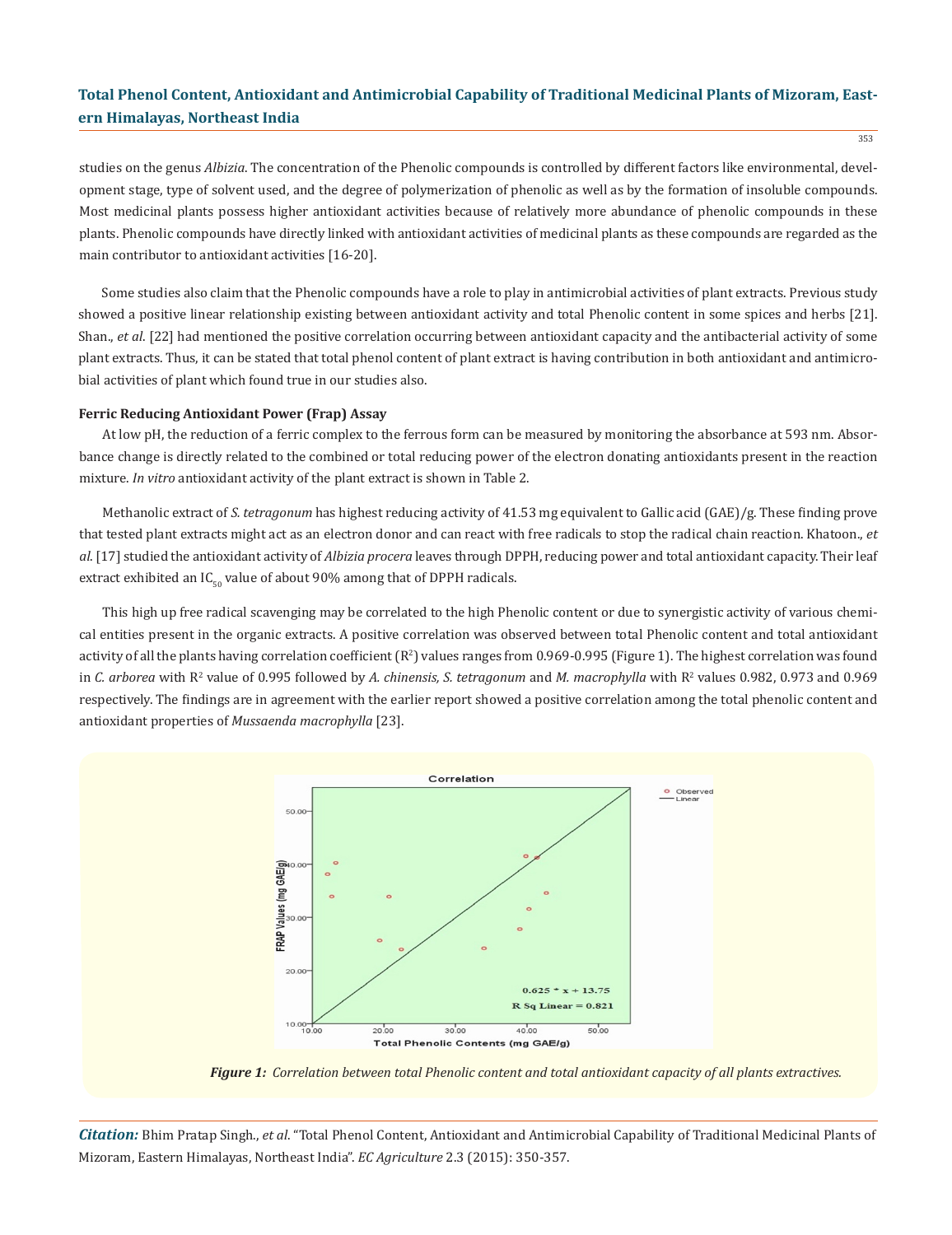#### **Estimation of Enzymatic Antioxidants**

Reactive oxygen species (ROS) like Superoxide anion, hydroxyl radical and hydrogen peroxide produced during cellular metabolism are highly toxic to cellular macromolecules. Superoxide anion is considered as a weak oxidant, as it can produce hydroxyl radical and singlet oxygen, generated during oxidative stress. Superoxide dismutase's (SODs) can remove superoxide anion (O2--) which carries out the following reaction:

$$
20_2 - 2H^+ \longrightarrow H_2O_2 + O_2
$$

Catalyse is another antioxidant enzyme widely distributed in animal tissue. They protect the cell from hydroxyl radicals by hydrogen peroxide decomposition. Depletion of this enzyme may enhance oxidative stresses. The antioxidant activity of the medicinal plants is shown in Table 3. High superoxide dismutase (9.235 SOD Units/mg protein), catalyse (93.212 μM H<sub>2</sub>O<sub>2</sub> Decomposed/min/ mg protein) and ascorbic acid oxidase (1.663 Units/ mg protein) activities were more in *A. chinensis* as compared to other tested plants. Ascorbic acid is responsible for the first line of defence against various oxidative stresses. Ascorbic acid oxidase contains eight atoms of copper per molecule; it is widely distributed in plants and microorganisms catalyze the oxidation of ascorbic acid to dihydro ascorbic acid. The definitive biological function of ascorbate oxidase is not known, although report says that it may participate in a redox system involving ascorbic acid [24, 25].

#### **Antimicrobial Screening Test**

The findings presented in this paper indicate that the chosen plants serve as a very effective source of new antimicrobial agents for use in pharmaceuticals industries and medicine. Ethanolic and Methanolic extracts of all the four tested plants show good antibacterial capability against tested bacteria. Antimicrobial activity of aqueous, ethanol and methanol extracts are exhibited by all the plant samples except *S. tetragonum* which shows no antibacterial effect with the aqueous extract. Ethanol extract of *A. chinensis* shows highest antibacterial activity over *S. aureus* (Table 4). Plant extracts were more effective against Gram positive bacteria than Gram negative bacteria. This can be due to the difference in cell wall composition between them that effect permeability and susceptibility of these bacteria to different compounds. The antimicrobial effect is associated with some compounds which can penetrate the outer membrane and reach its site of action, partial by their size and shape. None of the plant extracts shows any effect over fungal plant pathogens (Table 4). Phenolic compound are not only provide antioxidant activity but also act as an antimicrobial agent in the plant extracts. Several mechanisms can be involved in antimicrobial activity of the plant extracts such as disruption in protein and cell wall, inactivation of enzyme and interfering in DNA replication [26, 27]. All the standard antibiotics used as positive control showed antibacterial activity against the tested microorganisms.

### **Conclusion**

From the present study, it can be concluded that Methanolic extract of S. tetragonum have significant reducing / in vitro antioxidant activity and ethanolic extract of *A. chinensis* has good antibacterial activity. Based on our findings, it can be concluded that medicinal plant extracts have great capability as antimicrobial compounds against pathogenic microorganisms and can be used in the treatment of infectious diseases caused by resistant microorganisms. The result obtained clearly signifies that these plants are rich source of antioxidants (both enzymatic and non-enzymatic). Since antioxidants play crucial role in prevention of many degenerative diseases, these plants are the capability targets to make acquainted for future investigations towards the finding of new, potent and safe antioxidant and antimicrobial compounds.

### **Acknowledgment**

This work was supported by grants from the DBT sponsored NER-Twinning project (No. BT/209/NE/TBP/2011), the Government of India, New Delhi. Authors are also thankful to DBT - State Biotech Hub facility (BT/04/NE/2009 dtd. 22<sup>nd</sup> Dec. 2010) established by Department of Biotechnology, Govt. of India, New Delhi.

*Citation:* Bhim Pratap Singh., *et al*. "Total Phenol Content, Antioxidant and Antimicrobial Capability of Traditional Medicinal Plants of Mizoram, Eastern Himalayas, Northeast India". *EC Agriculture* 2.3 (2015): 350-357.

354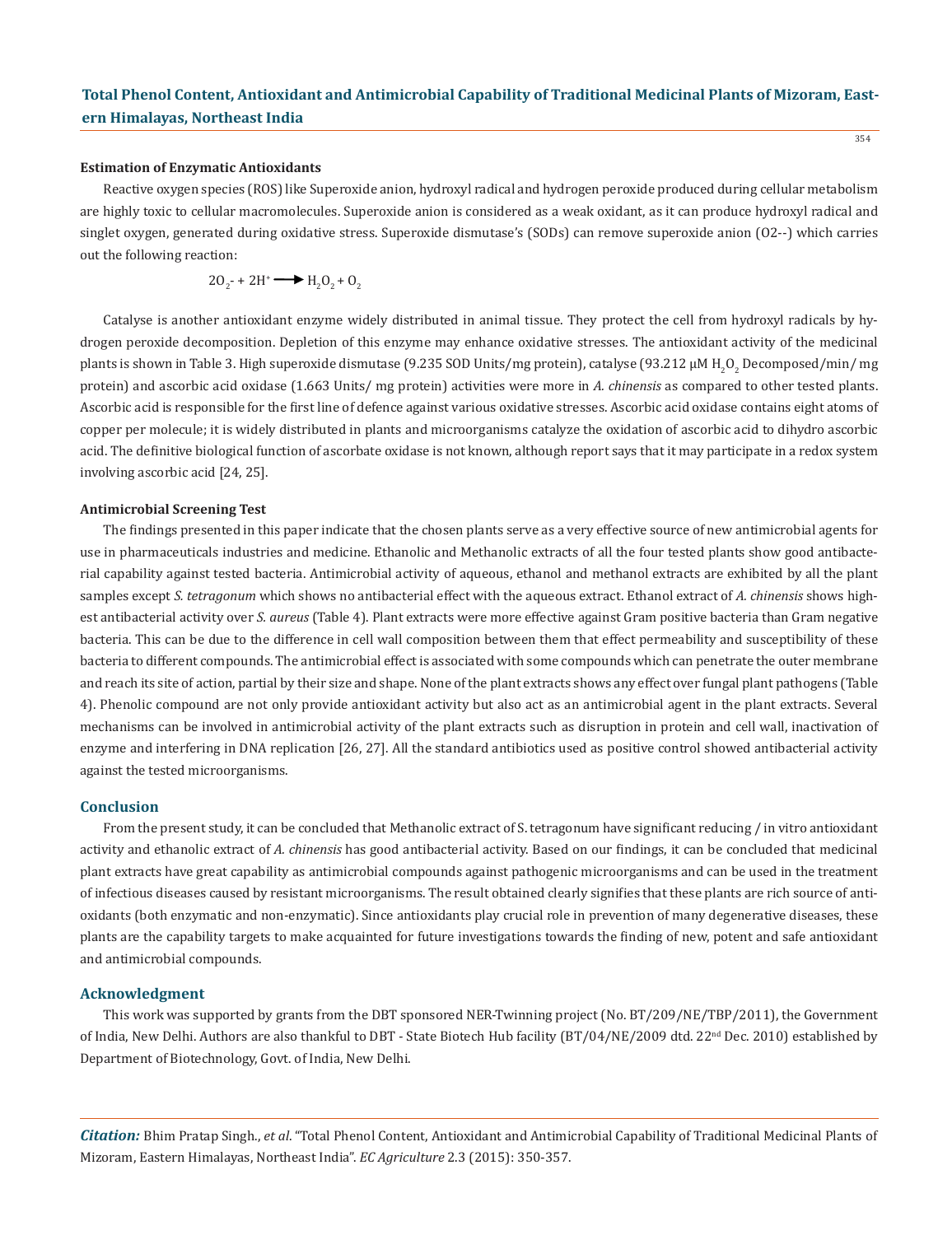# **Conflict of Interest**

There is no conflict of interest.

| Scientific name            | <b>Traditional</b><br>/ Local name | Family       | <b>Date and Place</b><br>of collection | Geographical<br>location       | <b>Traditional uses</b>                                                                                                                          |  |  |
|----------------------------|------------------------------------|--------------|----------------------------------------|--------------------------------|--------------------------------------------------------------------------------------------------------------------------------------------------|--|--|
| Albizzia<br>chinensis      | Vang                               | Mimosaceae   | June $2012$<br>Dampa Tiger             | 23°25″00N<br>and<br>92°00"01E  | lotion in scabies and other<br>skin diseases                                                                                                     |  |  |
| Callicarpa arborea         | Hnahkiah                           | Verbenaceae  | Reserve Forest                         |                                | abdominal colic                                                                                                                                  |  |  |
| Mussaenda<br>macrophylla   | Vakep                              | Rubiaceae    | <b>July 2012</b><br>Tanhril            | 23°44.269/N and<br>92039.778/E | treatment of cough                                                                                                                               |  |  |
| Stereospemum<br>tetragonum | Zihnghal                           | Bignoniaceae | June 2012<br>Mamit                     | 23°92.934/N and<br>92°49.055/E | treatment of scorpion sting (a cuta-<br>neous condition usually resulting<br>in pain, paresthesia, and variable<br>swelling.) and maniacal cases |  |  |

*Table 1: Details of plant leaves used in the present investigation.*

| <b>Medicinal plant</b>      | Solvent used for<br>extraction | In vitro antioxidant activity-FRAP<br>method (mg GAE/g DW) | <b>Total phenol content</b><br>$(mg \, GAE/g \, DW)$ |  |  |  |
|-----------------------------|--------------------------------|------------------------------------------------------------|------------------------------------------------------|--|--|--|
| Albizzia chinensis          | water                          | $24.17 \pm 0.30$ <sup>fg</sup>                             | $34.00 \pm 0.03$ <sup>d</sup>                        |  |  |  |
|                             | ethanol                        | $34.60 \pm 0.12$ <sup>c</sup>                              | $42.71 \pm 0.01^a$                                   |  |  |  |
|                             | methanol                       | $41.27 \pm 0.06^{\circ}$                                   | $41.40 \pm 0.28$ <sup>ab</sup>                       |  |  |  |
| Stereospermum<br>tetragonum | water                          | $27.80 \pm 0.14$ <sup>e</sup>                              | $39.00 \pm 0.04$ <sup>c</sup>                        |  |  |  |
|                             | ethanol                        | $31.60 \pm 0.12$ <sup>d</sup>                              | $40.28 \pm 0.14$ <sup>bc</sup>                       |  |  |  |
|                             | methanol                       | $41.53 \pm 0.16^a$                                         | $39.85 \pm 0.03$ <sup>c</sup>                        |  |  |  |
| Mussaenda                   | water                          | $23.96 \pm 0.12$ <sup>g</sup>                              | $22.42 \pm 0.17$ <sup>e</sup>                        |  |  |  |
| macrophylla                 | ethanol                        | $25.67 \pm 0.01$ <sup>f</sup>                              | $19.42 \pm 0.01$ <sup>f</sup>                        |  |  |  |
|                             | methanol                       | $33.91 \pm 0.02$ <sup>c</sup>                              | $20.71 \pm 0.14$ <sup>f</sup>                        |  |  |  |
| Callicarpa<br>arborea       | water                          | $38.16 \pm 0.09^b$                                         | $12.14 \pm 0.17$ <sup>h</sup>                        |  |  |  |
|                             | ethanol                        | $33.93 \pm 0.24$ <sup>c</sup>                              | $12.71 \pm 0.30$ <sup>h</sup>                        |  |  |  |
|                             | methanol                       | $40.27 \pm 0.05^{\circ}$                                   | $13.28 \pm 0.40$ <sup>g</sup>                        |  |  |  |

*Table 2: In vitro antioxidant activity and total Phenolic content of plant extracts. The values are the average of three replicates and are expressed as mean ± S.D. Mean (± SD) followed by the same letter(s) in each column are not significantly different at P < 0.05 using Duncan's new multiple range test.* 

*Citation:* Bhim Pratap Singh., *et al*. "Total Phenol Content, Antioxidant and Antimicrobial Capability of Traditional Medicinal Plants of Mizoram, Eastern Himalayas, Northeast India". *EC Agriculture* 2.3 (2015): 350-357.

355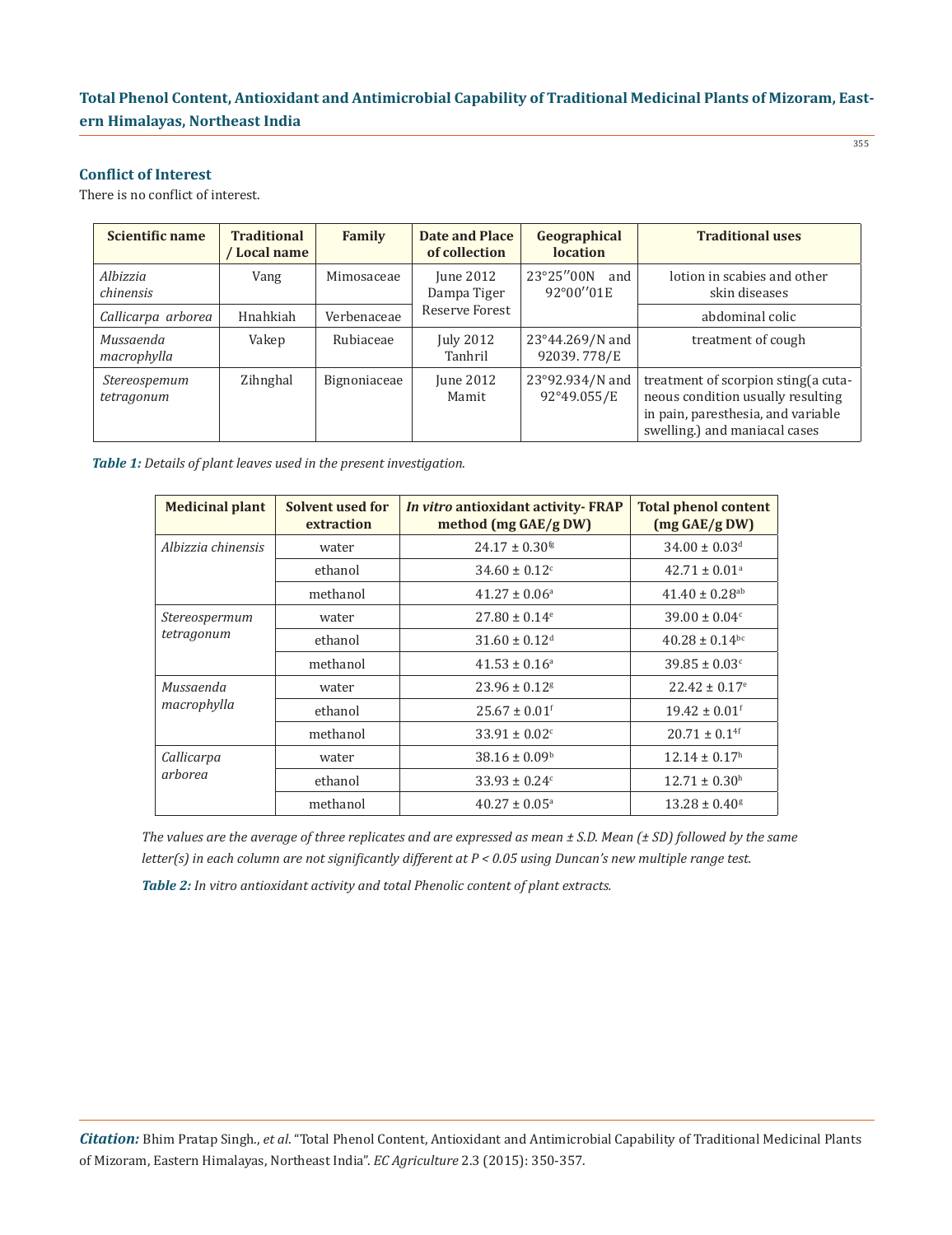356

| <b>Medicinal plant</b> | SOD Units/ mg protein           | Catalase $\mu$ M H <sub>2</sub> O <sub>2</sub><br>Decomposed/min/mg<br>protein | Ascorbic acid oxidase<br>Units/ mg protein |
|------------------------|---------------------------------|--------------------------------------------------------------------------------|--------------------------------------------|
| A. chinensis           | $9.235 \pm 0.58$ <sup>a</sup>   | $93.212 \pm 1.05^a$                                                            | $1.663 \pm 0.24$ <sup>a</sup>              |
| S. tetragonum          | $7.341 \pm 0.72$ <sup>bc</sup>  | $89.428 \pm 1.26$ <sup>bc</sup>                                                | $0.992 \pm 0.05$ <sup>bc</sup>             |
| M. macrophylla         | $8.292 \pm 0.65$ <sup>ade</sup> | $90.210 \pm 1.11$ <sup>ace</sup>                                               | $1.264 \pm 0.092$ <sub>ace</sub>           |
| C. arborea             | $6.230 \pm 0.67$ bcf            | $74.860 \pm 1.52$ bdf                                                          | $0.364 \pm 0.01$ bdf                       |

*The values are the average of three replicates and are expressed as mean ± S.D. Mean (± SD). Table 3: Enzymatic antioxidant activity of the medicinal plants.*

| <b>Tested</b><br><b>Microorganisms</b> | А.<br><i>chinensis</i> |    |                          | S.<br>tetragonum         |   |                          | M.<br>macrophylla        |   | <i>arborea</i>           |                          |                | <b>Standard antibiotics</b> |              |            |            |                          |                          |     |
|----------------------------------------|------------------------|----|--------------------------|--------------------------|---|--------------------------|--------------------------|---|--------------------------|--------------------------|----------------|-----------------------------|--------------|------------|------------|--------------------------|--------------------------|-----|
|                                        | A                      | E  | M                        | $\mathbf{A}$             | E | M                        | $\mathbf{A}$             | E | M                        | $\mathbf{A}$             | E              | M                           | <b>Chl</b>   | <b>Nit</b> | <b>Ofl</b> | Gen                      | <b>Fur</b>               | Mic |
| S. aureus                              | ۰                      | 14 | $\overline{7}$           | $\overline{\phantom{a}}$ | 3 | $\overline{\phantom{a}}$ | $\overline{\phantom{a}}$ | 5 | 3                        | $\overline{\phantom{a}}$ | 6              |                             | 8            | 8          |            | 10                       | 8                        |     |
| E. coli                                | ۰                      | 12 | 5                        | $\overline{\phantom{a}}$ |   | $\overline{\phantom{a}}$ | ۰                        | 3 | $\overline{\phantom{a}}$ | $\overline{\phantom{a}}$ | $\overline{4}$ | 6                           | $\mathbf{r}$ | 8          | 7          | $\overline{ }$           | 8                        |     |
| F. graminarum                          | -                      |    | $\overline{\phantom{a}}$ |                          |   |                          | ۰                        |   |                          | $\overline{\phantom{0}}$ |                |                             |              |            |            | $\overline{\phantom{a}}$ | $\overline{\phantom{a}}$ | 16  |
| F oxysporum cicer                      | ۰                      |    | -                        |                          |   |                          |                          |   |                          | $\overline{\phantom{0}}$ |                |                             |              |            |            | $\overline{\phantom{a}}$ |                          | 18  |

*A - Aqueous extract, E - Ethanol extract, M - Methanol extract, Gen - Gentamysin, Chl - Chloramphenical, Nit - Nitrofurantcin, Ofl - Ofloxacin, Fur - Furazolidine, Mic - Miconazole. Table 4: Antimicrobial properties of plant extracts.*

# **Bibliography**

- 1. Rai PK and Lalramnghinglova H. "Lesser known ethno medicinal plants of Mizoram, North East India: An Indo-Burma hotspot region". *Journal of Medicinal Plants Research* 4.13 (2010): 1301-1307.
- 2. World Health Organization. Traditional medicine growing needs and capability. WHO policy perspectives on medicine, No. 2. WHO/EBM/2002. WHO: Geneva; 2002. (WHO, 2003, Revised Traditional Medicine Facts Sheet No 134.
- 3. Kahkonen MP., *et al*. "Antioxidant Activity of Plant Extracts Containing Phenolic Compounds". *Journal of Agricultural and Food Chemistry* 47(1999): 3954-3962.
- 4. Kokila K., *et al*. "Phytopharmacological properties of albizia species: a review". *International Journal of Pharmacy and Pharmaceu tical Sciences* 5 (2013): 70-73.
- 5. Thokchom DS and Sharma GJ. "Free Radical Scavenging Activity of Some Therapeutic Plants and Protection of Radiation-induced DNA Damage by Zingiber montanum Extract". *Journal of Herbs, Spices & Medicinal Plants* 18.1 (2012): 1-17.
- 6. Da Silva FM., *et al*. "Reactive Oxygen Species: A Double-Edged Sword in Reproduction". *Open Veterinary Science Journal* 9 (2010): 127-133.
- 7. Ajitha M and Rajnarayana K. "Role of oxygen free radicals in human disease". *Indian Drug* 38 (2001): 545-554.
- 8. Wijeratne SSK., *et al*. "Antioxidant polyphenols in almond and its coproducts". *Journal of Agricultural and Food Chemistry* 54.2 (2006): 312-318.
- 9. Hatamnia AA., *et al*. "Antioxidant activity and phenolic profile of different parts of Bene (Pistacia atlantica subsp. kurdica) fruits". *Food Chemistry* 145 (2013): 155-161.
- 10. Singleton VL and Rossi JA. "Colorimetry of Total Phenolics with Phosphomolybdic-Phosphotungstic Acid Reagents". *American Journal of Enology and Viticulture* 16.3 (1965): 144-158.